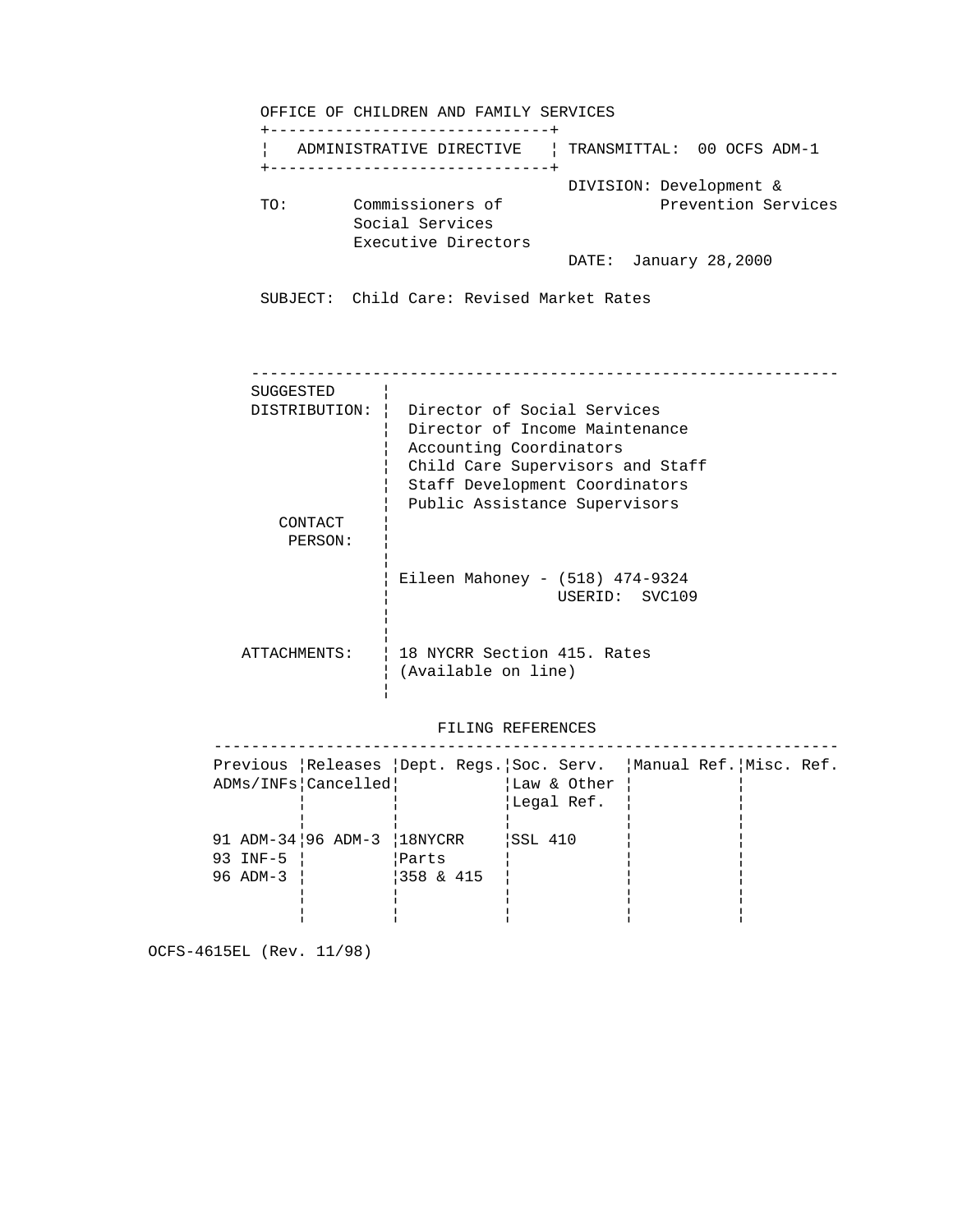#### I. PURPOSE

 The purpose of this directive is to advise social services districts of revised regulations related to market rates and the maximum reimbursement for expenditures for all child care services funded under the New York State Child Care Block Grant and Social Services Block Grant (Title XX).

## II. BACKGROUND

Federal statute 42 U.S.C. Section  $658E(c)(4)(A)$  and federal requlation 45 CFR Part 98.43(a) require the State to establish payment rates for federally funded child care subsidies that are sufficient to ensure equal access for eligible children. Federal regulation 45 CFR Part 98.43(b)(2) requires that payment rates be based on a local market rate survey. Federal Child Care and Development Block Grant requirements that specified legally-exempt family child care providers be paid up to the market rate for registered family day care providers have been eliminated.

 Section 410-x of the State Social Services Law requires the Office of Children and Family Services to establish, in regulation, the applicable market-related payment rate which will establish a ceiling for State and federal reimbursement for payments for child care services. Payment rates must be sufficient to ensure equal access for eligible children to comparable child care services that are provided to children whose parents are not eligible to receive assistance under any federal or state programs. In addition, market rates must take into account the variations in costs of providing child care in different settings and to children of different age groups and the additional cost of providing child care for children with special needs.

 In accordance with federal and State statutory and regulatory requirements, the Office of Children and Family Services conducted the required survey of child care rates. Rate data was collected by mailing a survey form to all regulated child care providers with the exception of those child day care providers in New York City that provide all of their child care services pursuant to contracts with the City's Agency for Child Development (ACD). The rates were analyzed by a consultant with expertise in statistical methodologies to determine the 75th percentile. The federal Administration of Children and Families has indicated in the preamble to its child care subsidy regulations that it regards the rates set at the 75th percentile as sufficient to provide subsidized parents equal access to child care providers.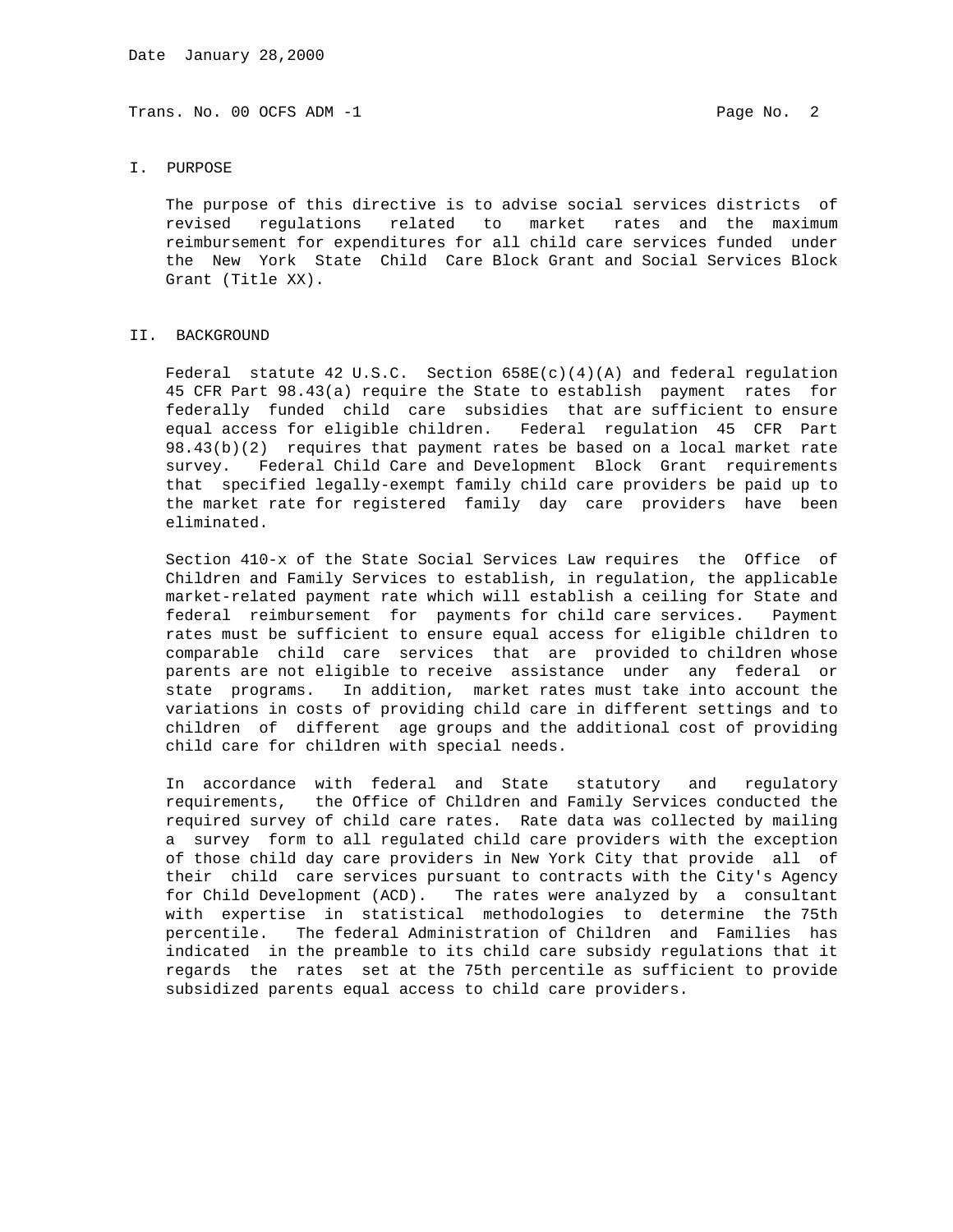The resultant rates were then clustered into five distinct groupings of counties based on similarities in the rates among the counties in each group. The rates for each group are differentiated by type of provider, age of child and amount of time in care.

 The market rates for legally-exempt family child care, formerly referred to as informal child care, and legally-exempt in-home child care were established based on data obtained on a previous survey of caregivers of informal child care in one social services district. The percent difference in rates between the family day care rate and the legally exempt family child care rate in this social services district was determined. This differential then was applied to the market rate established for family day care in all other social services districts to derive a rate for legally-exempt family child care and legally exempt in-home child care.

## III. PROGRAM IMPLICATIONS

 The adjusted market rates provided in Attachment A are effective October 1, 1999.

 Social services districts must review all currently authorized cases to ensure that payment is authorized for the actual cost of care up to the applicable market rate. Social services districts should pay particular attention to those authorizations which are at the pre-October 1, 1999 market rate limit. When the market rate has increased as a result of the update, recipients who are paying child care costs in excess of the previous market rate are eligible for an increased payment from the district (their actual child care charges up to the updated market rate) effective October 1, 1999.

 In a few instances, the market rate has decreased and the social services district will need to reduce benefits. Whenever the amount of the authorized payment changes, social services districts must provide recipients with appropriate notice as required by Part 358 of the Department's regulations. See 93 INF-5, "Revised Client Notification Forms," for model notices.

 When a child has special needs as defined in 91 ADM-34, social services districts must ensure that payment is authorized for the actual cost of care up to the Statewide limit (see III.C.).

 Social services districts must apply the legally-exempt family child care market rate to providers of that care. If districts have applied the Resgistered Family Day Care rate to legally-exempt family child care providers, their payments should be adjusted to reflect the new rate category.

 Social services districts are allowed to establish differential payment rates for child care services provided by regulated child care providers that have been accredited by a nationally recognized child care organization and for child care services provided during non-traditional hours.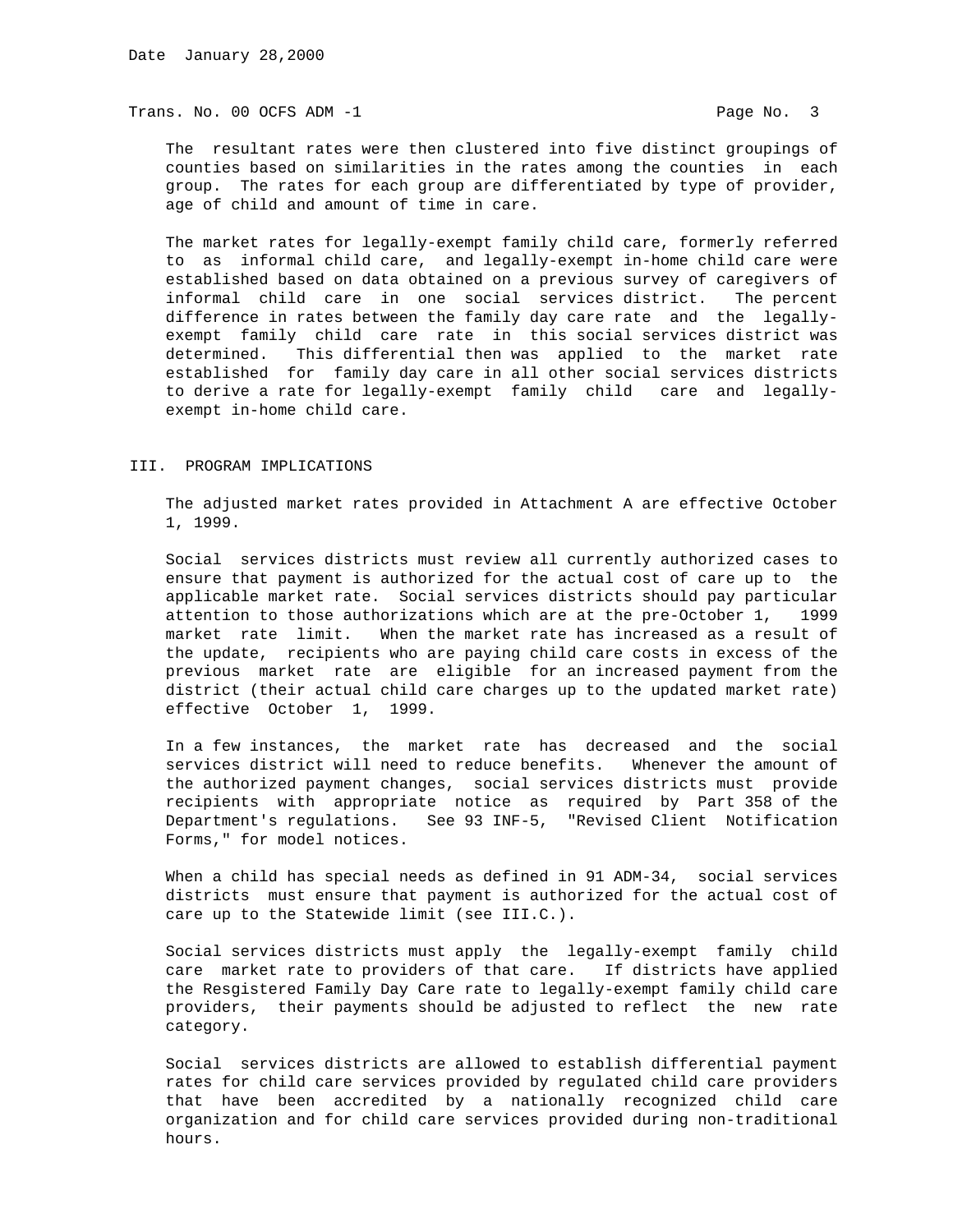### IV. REQUIRED ACTIONS

A. Actual Cost of Care

 Effective October 1, 1999, payments for child care services under the New York State Child Care Block Grant (NYSCCBG) and under Title XX must be for the actual cost of care up to the applicable market rate as updated (see Attachment A). The actual cost of care is the usual rate charged by the provider for non-subsidized care.

 Social services districts may negotiate rates with individual providers. A fairly negotiated rate can be advantageous to both the social services district and the provider. Social services districts may offer incentives such as direct payment, insurance, equipment and supplies to the providers with whom it contracts. In return, social services districts frequently receive a discount on the purchase of child care services. Even though the negotiated rate may be less than the usual charge to non-subsidized families, the negotiated rate is considered the actual cost of care for those child care services provided under a contractual agreement between the social services district and the provider. However, a contract may not be made a condition of receiving payment under the NYSCCBG.

B. Selection of the Applicable Market Rate

 Whenever child care services are provided, the social services district must consider four factors when selecting the applicable market rate. These factors are:

- 1. Type of Provider
	- a. Licensed or registered day care centers and caregivers of legally-exempt group child care - The maximum payment rate for care provided by licensed or registered day care center providers and caregivers of legally-exempt group child care as defined in 18 NYCRR Section 415.1 is the applicable market rate for day care centers.
	- b. Registered family day care providers The maximum payment rate for care provided by registered family day care providers is the applicable market rate for family day care.
	- c. Licensed group family day care providers The maximum payment rate for care provided by licensed group family day care providers is the applicable market rate for group family day care.
	- d. Registered school-age child care programs The maximum payment rate for care provided by registered school-age child care programs is the applicable market rate for School-age child care programs.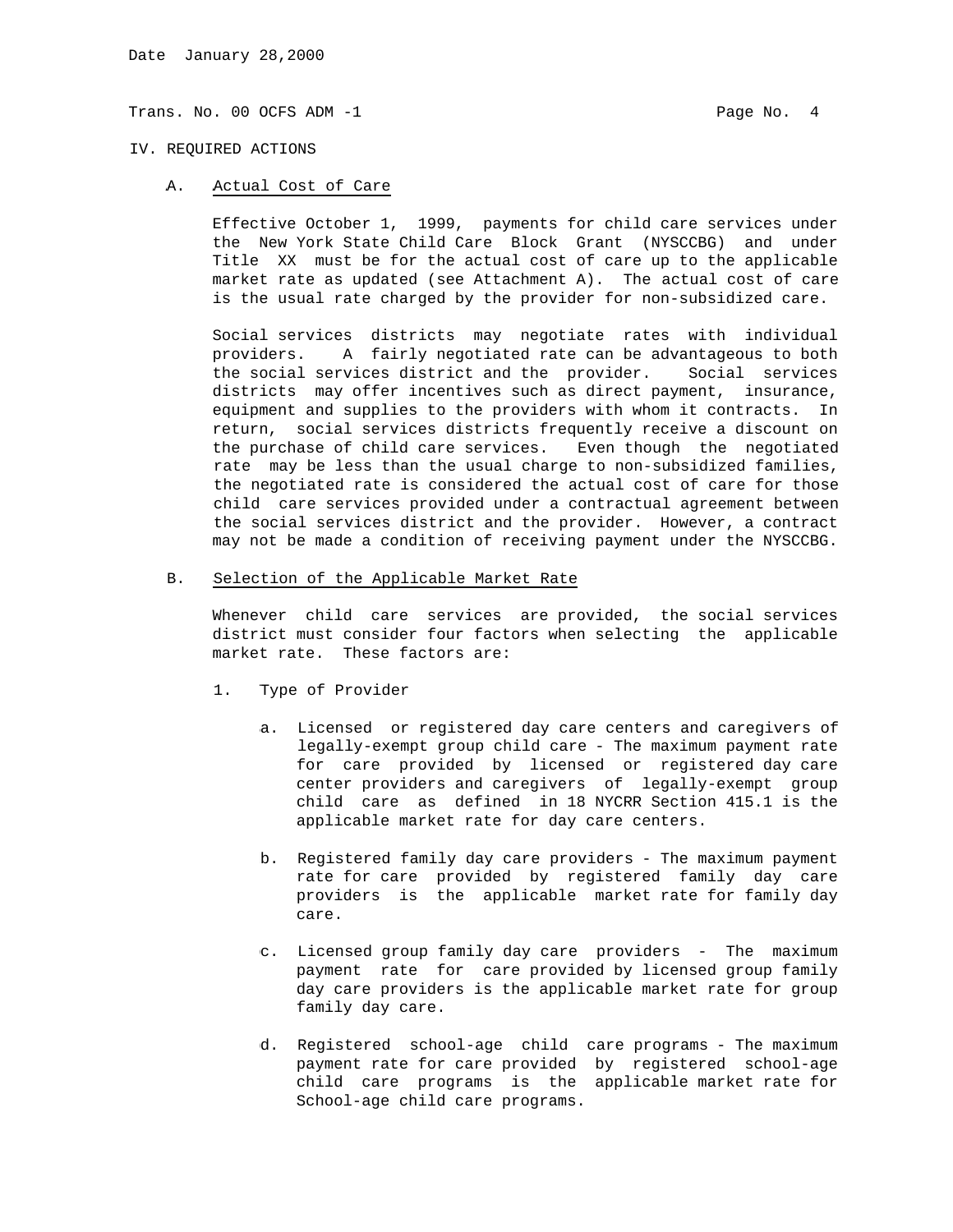- e. Caregivers of legally-exempt family child care and legally-exempt in-home child care - The maximum payment rate for care provided by caregivers of legally-exempt family child care and legally-exempt in-home child care, formerly referred to as informal child care, as defined in Section 415.1(c) of the Department's regulations, is the applicable market rate for legally-exempt family child care and legally-exempt in-home child care.
- 2. Age of Child

 Market rates are differentiated by the age of the child. The age categories are:

- a. under 1-1/2 years;
- b. 1-1/2 years through 2 years;
- c. 3 years through 5 years; and
- d. 6 years through 12 years.

 When a change in a child's age results in movement from one age category to another, the new market rate limit should be applied at the beginning of the first full month following such a change.

3. Duration of Care

 Market rates also are differentiated by the number of hours of care that are needed.

a. Weekly

 The social services district may apply the weekly rates as the maximum payment limit when the child care services are provided for 30 or more hours over the course of five or fewer days in a single week.

b. Daily

 The social services district may apply the daily rates as the maximum payment limit when the child care services are provided for at least six but fewer than twelve hours per day.

c. Part-day

 The social services district must apply the part-day rates as the maximum payment limit when the child care services are provided for at least three but fewer than six hours per day.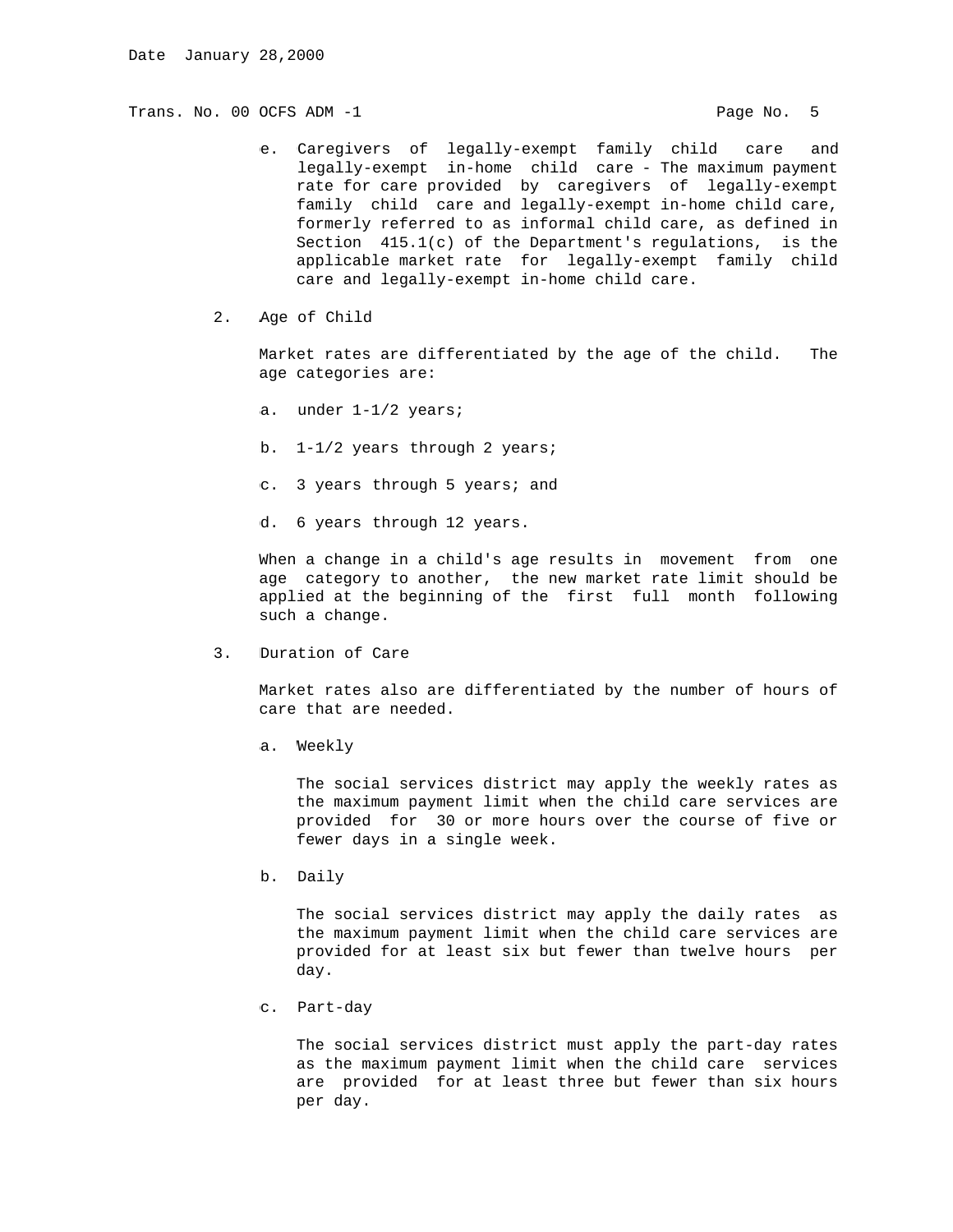d. Hourly

 The social services district must apply the hourly rates as the maximum payment limit when the child care services are provided for fewer than three hours per day.

 When a child day care provider routinely charges non subsidized parents on a weekly basis and has not signed a purchase of service contract or other written agreement for payment on a different basis, the social services district must apply the weekly rate as the maximum payment limit for child care services that are provided for 30 or more hours per week for five or fewer days. When the child care services are provided for fewer than 30 hours per week, the social services district must apply the daily, part-day or hourly rates, or a combination thereof, as applicable.

 When a social services district enters into a purchase of service contract or other written agreement with a provider, the social services district must select either a weekly or daily method of payment for full time child care, and must apply this method consistently to all contracts.

 When child care services are provided by a single provider in excess of one weekly or daily period as defined in Section 415.9(a) and (b), payment for the additional child care services will be based on the actual cost of care up to the applicable rate. For example, Mrs. Jones cares for Genny for eight hours per day, Monday through Saturday. The maximum payment available is one weekly market rate plus one daily market rate or six daily rates.

 Payment for child care services which are provided by multiple caregivers during the course of a single day or week will be made to each caregiver for the actual cost of such services up to the applicable market rate for each. For example, Kids Choice Day Care Center cares for David from 7:30 AM to 4:30 PM, Monday through Friday. Mr. Johnson, a neighbor, cares for David from 6:00 PM to 9:30 PM on Tuesday and Thursday. The maximum payment available is one weekly market rate for Kids Choice Day Care Center and two part-day market rates for Mr. Johnson.

4. Location of Care

 Whenever child care services are provided by a caregiver located outside the social services district which authorizes the subsidy, the social services district must make payments based on the applicable market rates for the county in which the care is provided.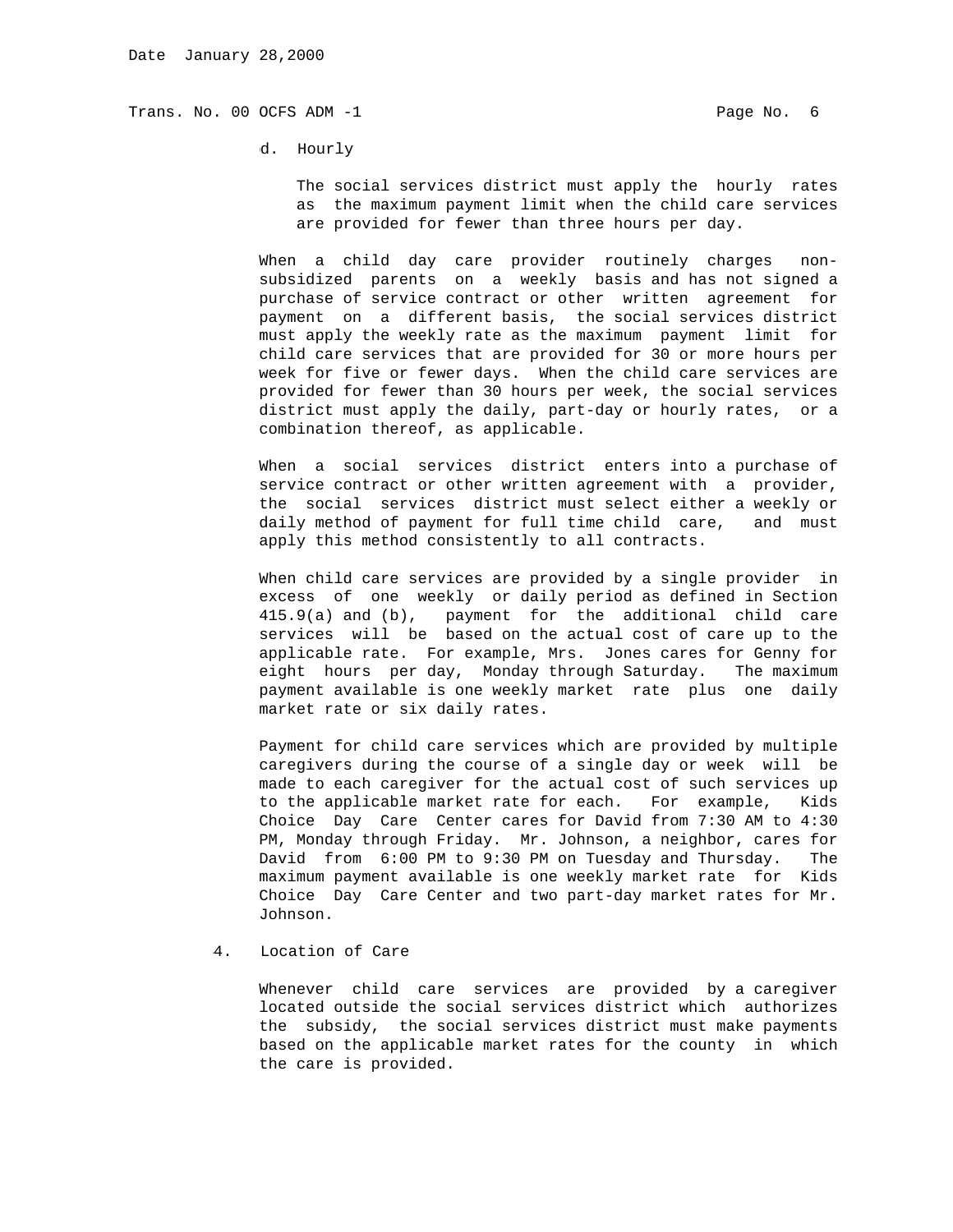#### C. Consideration for Children With Special Needs

 When child care services are provided to children with special needs, social services districts will receive reimbursement for payments in excess of the applicable market rate up to the statewide limit when the increased payments are the result of increased costs associated with meeting the special care needs of such children. The rate of payment for child care services provided to a child determined to have special needs is the actual cost of care up to the statewide limit of the highest weekly, daily, part-day or hourly market rate for child care services in the State, as applicable, based on the amount of time the child care services are provided per week regardless of the type of child care provider used or the age of the child.

The highest full time market rate in the State is:

| Weekly   | \$255.00  |
|----------|-----------|
| Daily    | \$51.00   |
| Part-Day | \$34.00   |
| Hourly   | 8.00<br>Ŝ |

 Detailed policies and procedures relative to the provision of child care services to children with special needs are set forth in 91 ADM-34.

## D. Differential Payment Rates

 Social services districts are allowed to establish differential payment rates for child care services provided by regulated child care providers that have been accredited by a nationally recognized child care organization. Nationally recognized organizations that provide accreditation to regulated child care providers include the National Association for Education of Young Children (NAEYC), National Association for Family Child Care (NAFCC) and National School Age Child Care Association (NSACCA). Additionally, districts are allowed to establish differential payment rates for child care services that are provided during non-traditional hours, that is during evening, night or weekend hours.

 The differential payment rates established by the district may be up to 15 percent higher than the applicable market rates. The differential payment rates the district sets for accredited programs may be different from the rates set for care provided during non-traditional hours. The district must indicate in its Consolidated Services Plan the percentage above the applicable market rate that it opts to allow for accredited programs and/or for care provided during non-traditional hours, as applicable.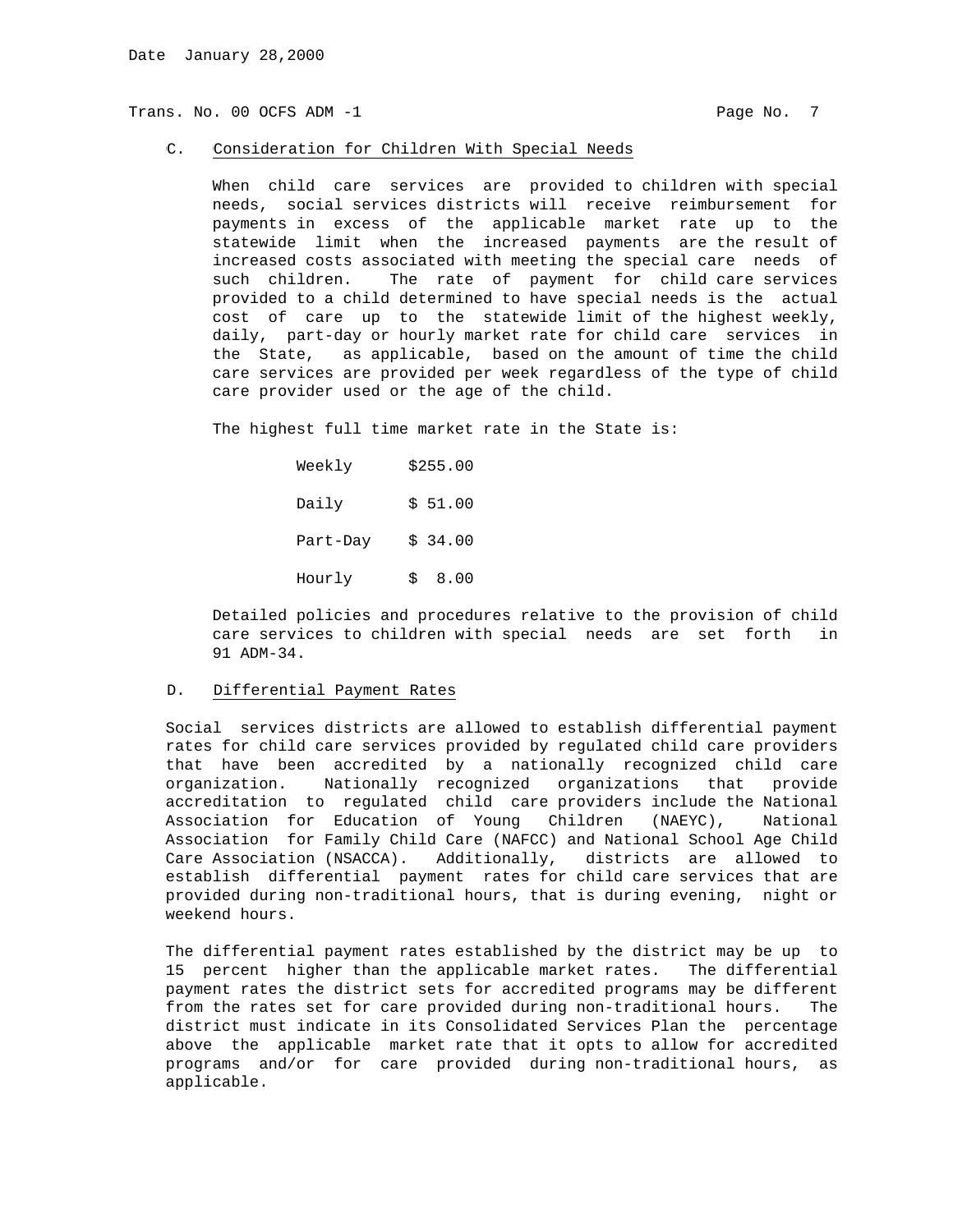There can only be a total of 15 percent in differential payment to any one provider. For instance, a provider who is nationally accredited and who also provides child care for non-traditional hours is eligible only for a maximum of 15% increase above the market rate for the respective type of care and age of the child.

 A district may request a waiver to establish a payment rate that is in excess of 15 percent above the applicable market rate upon showing that the 15 percent maximum is insufficient to provide access within the district to accredited programs and/or care provided during non traditional hours.

 $\overline{\phantom{a}}$  , and the state of the state of the state of the state of the state of the state of the state of the state of the state of the state of the state of the state of the state of the state of the state of the stat

V. SYSTEMS IMPLICATIONS

This ADM has no systems implications.

VI. EFFECTIVE DATE The effective date of this ADM is October 1, 1999.

> Donald Smith Deputy Commissioner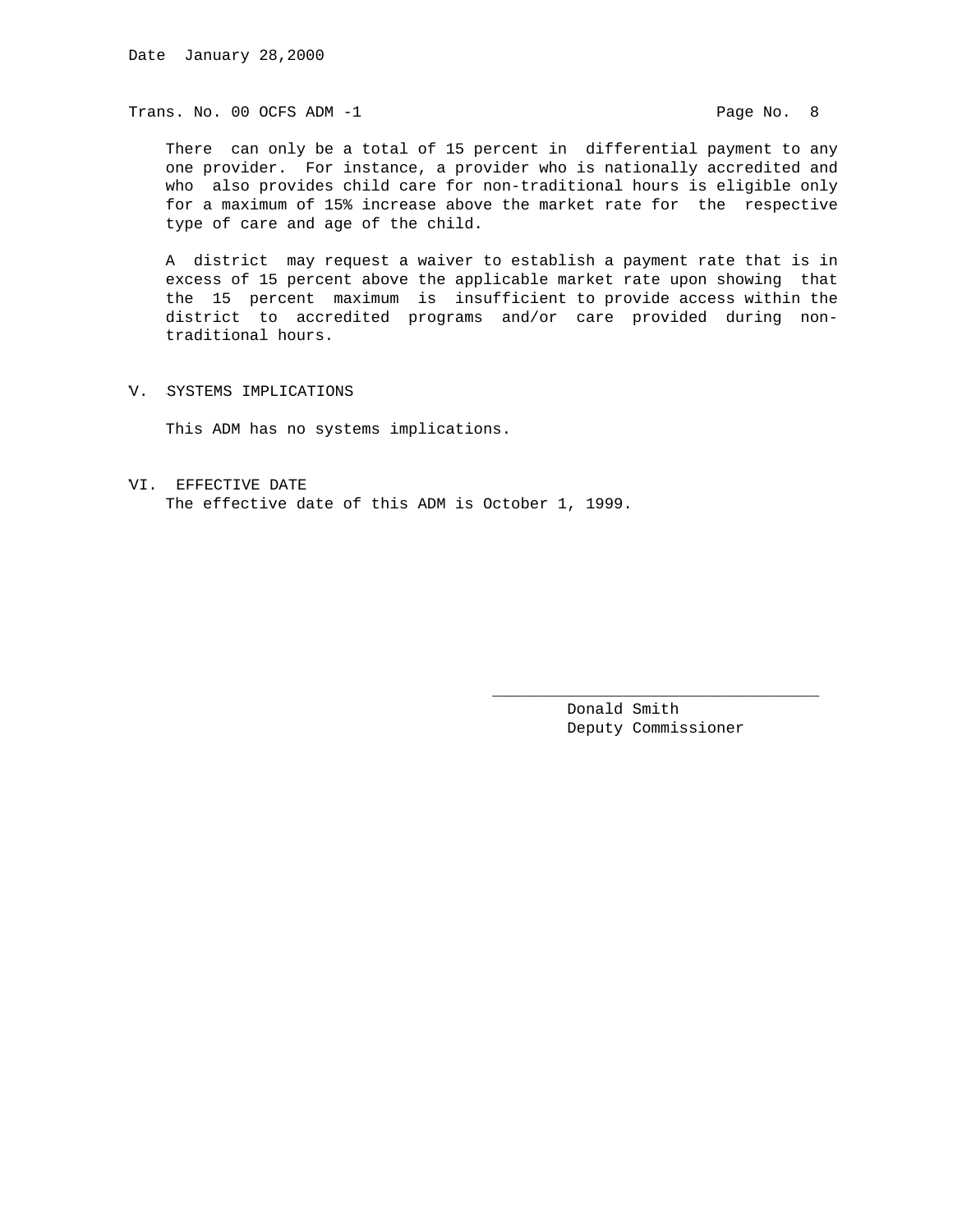## ATTACHMENT

The market rates are established in five groupings of social services districts. Except for districts noted with an asterisk (\*) in the market rate schedule, the rates established for a group apply to all districts in the designated group. The district groupings are as follows:

- GROUP A: Nassau, Putnam, Suffolk, and Westchester
- GROUP B: Albany, Columbia, Erie, Monroe, Onondaga, Ontario, Rensselaer, Saratoga, Schenectady, Warren
- GROUP C: Allegany, Broome, Cattaraugus, Cayuga, Chautauqua, Chemung, Chenango, Clinton, Cortland, Delaware, Essex, Franklin, Fulton, Genesee, Greene, Hamilton, Herkimer, Jefferson, Lewis, Livingston, Madison, Montgomery, Niagara, Oneida, Orleans, Oswego, Otsego, Schoharie, Schuyler, Seneca, St. Lawrence, Steuben, Sullivan, Tioga, Tompkins, Washington, Wayne, Wyoming, Yates
- GROUP D: Dutchess, Orange, Rockland, Ulster
- GROUP E: Bronx, Kings, Manhattan, Queens, Richmond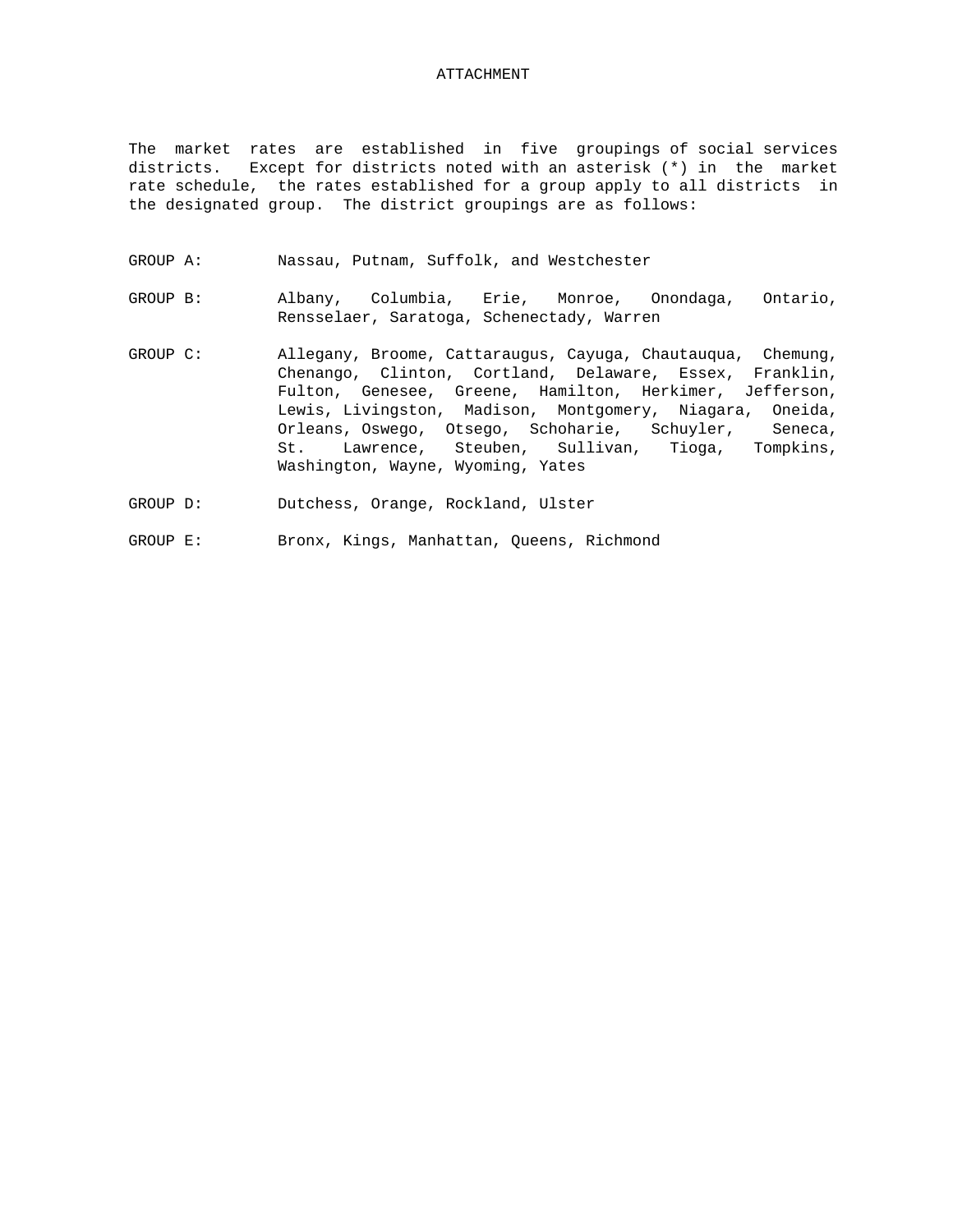| GROUP A COUNTIES:                                       | Nassau, Putnam, Suffolk, and Westchester |               |          |          |
|---------------------------------------------------------|------------------------------------------|---------------|----------|----------|
| Age of Child:                                           | Under $1\ 1/2$                           | $1 \t1/2 - 2$ | $3 - 5$  | $6 - 12$ |
| DAY CARE CENTER                                         |                                          |               |          |          |
| Weekly                                                  | \$231.00                                 | \$210.00      | \$195.00 | \$181.00 |
| Daily                                                   | \$46.00                                  | \$42.00       | \$39.00  | \$36.00  |
| Part-Day                                                | \$31.00                                  | \$28.00       | \$26.00  | \$24.00  |
| Hourly                                                  | \$7.70                                   | \$7.00        | \$6.00   | \$5.38   |
| REGISTERED FAMILY DAY CARE                              |                                          |               |          |          |
| Weekly                                                  | \$185.00                                 | \$175.00      | \$170.00 | \$153.00 |
| Daily                                                   | \$37.00                                  | \$35.00       | \$34.00  | \$30.00  |
| Part-Day                                                | \$25.00                                  | \$23.00       | \$23.00  | \$20.00  |
| Hourly                                                  | \$6.00                                   | \$6.00        | \$5.00   | \$5.00   |
| GROUP FAMILY DAY CARE                                   |                                          |               |          |          |
| Weekly                                                  | $$200.00*$                               | $$185.00*$    | \$175.00 | \$175.00 |
| *Westchester:                                           | \$209.00                                 | \$200.00      |          |          |
| Daily                                                   | $$40.00*$                                | $$37.00*$     | \$35.00  | \$35.00  |
| *Westchester:                                           | \$41.00                                  | \$40.00       |          |          |
| Part-Day                                                | \$27.00                                  | $$25.00*$     | \$23.00  | \$23.00  |
| *Westchester:                                           |                                          | \$27.00       |          |          |
| Hourly                                                  | \$6.50                                   | \$6.13        | \$6.00   | \$6.00   |
| SCHOOL AGE CHILD CARE                                   |                                          |               |          |          |
| Weekly                                                  | \$0.00                                   | \$0.00        | \$0.00   | \$181.00 |
| Daily                                                   | \$0.00                                   | \$0.00        | \$0.00   | \$36.00  |
| Part-Day                                                | \$0.00                                   | \$0.00        | \$0.00   | \$24.00  |
| Hourly                                                  | \$0.00                                   | \$0.00        | \$0.00   | \$5.38   |
| LEGALLY-EXEMPT FAMILY CHILD CARE AND IN-HOME CHILD CARE |                                          |               |          |          |

| Weekly   | \$139.00 | \$131.00 | \$128.00 | \$115.00 |
|----------|----------|----------|----------|----------|
| Daily    | \$27.00  | \$26.00  | \$25.00  | \$23.00  |
| Part-Day | \$18.00  | \$17.00  | \$17.00  | \$15.00  |
| Hourly   | \$4.50   | \$4.50   | \$3.75   | \$3.75   |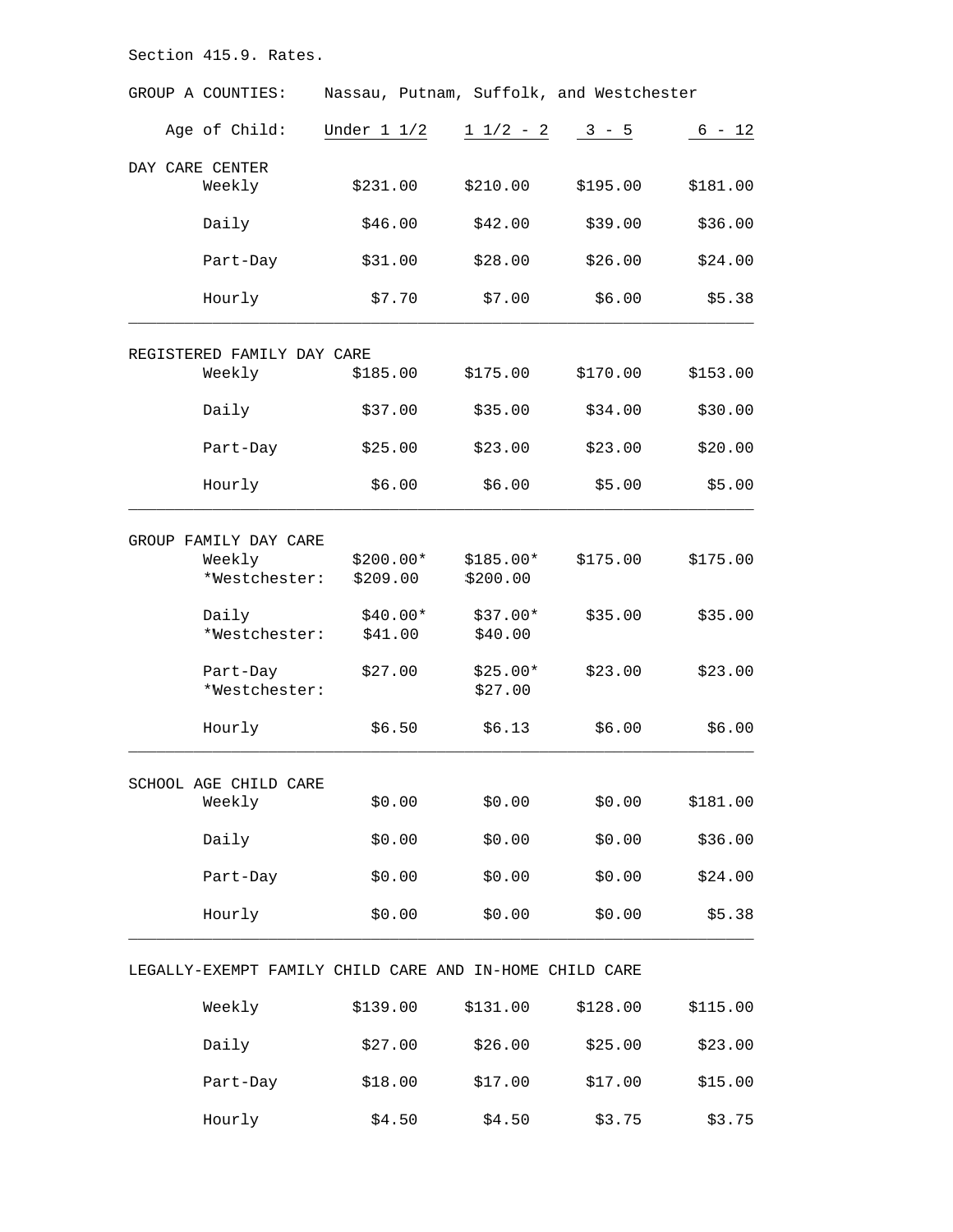GROUP B COUNTIES: Albany, Columbia, Erie, Monroe, Onondaga, Ontario, Rensselaer, Saratoga, Schenectady, and Warren Age of Child: Under 1 1/2 1 1/2 - 2 3 - 5 6 - 12 DAY CARE CENTER<br>Weekly<br>Albany: Weekly \$150.00\* \$139.00\* \$130.00 \$125.00\* \*Albany: \$166.00 \$149.00 \$132.00 Daily  $$30.00*$  \$27.00\* \$26.00 \$25.00\* \*Albany: \$33.00 \$29.00 \$26.00 Part-Day \$20.00\* \$18.00\* \$17.00 \$17.00 \*Albany: \$22.00 \$19.00 Hourly \$5.00 \$5.00 \$4.50 \$5.00  $\_$  ,  $\_$  ,  $\_$  ,  $\_$  ,  $\_$  ,  $\_$  ,  $\_$  ,  $\_$  ,  $\_$  ,  $\_$  ,  $\_$  ,  $\_$  ,  $\_$  ,  $\_$  ,  $\_$  ,  $\_$  ,  $\_$  ,  $\_$  ,  $\_$  ,  $\_$  ,  $\_$  ,  $\_$  ,  $\_$  ,  $\_$  ,  $\_$  ,  $\_$  ,  $\_$  ,  $\_$  ,  $\_$  ,  $\_$  ,  $\_$  ,  $\_$  ,  $\_$  ,  $\_$  ,  $\_$  ,  $\_$  ,  $\_$  , REGISTERED FAMILY DAY CARE Weekly \$125.00 \$120.00 \$110.00 \$100.00 Daily \$25.00 \$24.00 \$22.00 \$20.00 Part-Day \$17.00 \$16.00 \$15.00 \$13.00 Hourly \$4.00 \$3.50 \$3.50 \$3.50  $\_$  ,  $\_$  ,  $\_$  ,  $\_$  ,  $\_$  ,  $\_$  ,  $\_$  ,  $\_$  ,  $\_$  ,  $\_$  ,  $\_$  ,  $\_$  ,  $\_$  ,  $\_$  ,  $\_$  ,  $\_$  ,  $\_$  ,  $\_$  ,  $\_$  ,  $\_$  ,  $\_$  ,  $\_$  ,  $\_$  ,  $\_$  ,  $\_$  ,  $\_$  ,  $\_$  ,  $\_$  ,  $\_$  ,  $\_$  ,  $\_$  ,  $\_$  ,  $\_$  ,  $\_$  ,  $\_$  ,  $\_$  ,  $\_$  , GROUP FAMILY DAY CARE Weekly \$125.00 \$125.00 \$115.00 \$110.00 Daily \$25.00 \$25.00 \$23.00 \$22.00 Part-Day \$17.00 \$17.00 \$15.00 \$15.00 Hourly \$4.42 \$4.00 \$4.00 \$4.00  $\_$  ,  $\_$  ,  $\_$  ,  $\_$  ,  $\_$  ,  $\_$  ,  $\_$  ,  $\_$  ,  $\_$  ,  $\_$  ,  $\_$  ,  $\_$  ,  $\_$  ,  $\_$  ,  $\_$  ,  $\_$  ,  $\_$  ,  $\_$  ,  $\_$  ,  $\_$  ,  $\_$  ,  $\_$  ,  $\_$  ,  $\_$  ,  $\_$  ,  $\_$  ,  $\_$  ,  $\_$  ,  $\_$  ,  $\_$  ,  $\_$  ,  $\_$  ,  $\_$  ,  $\_$  ,  $\_$  ,  $\_$  ,  $\_$  , SCHOOL AGE CHILD CARE Weekly \$0.00 \$0.00 \$0.00 \$125.00  $*$ Albany  $*$ Albany  $*$ Albany  $*$ Daily \$0.00 \$0.00 \$0.00 \$25.00  $\star$ Albany  $\star$ Part-Day \$0.00 \$0.00 \$0.00 \$17.00 Hourly \$0.00 \$0.00 \$0.00 \$5.00  $\_$  ,  $\_$  ,  $\_$  ,  $\_$  ,  $\_$  ,  $\_$  ,  $\_$  ,  $\_$  ,  $\_$  ,  $\_$  ,  $\_$  ,  $\_$  ,  $\_$  ,  $\_$  ,  $\_$  ,  $\_$  ,  $\_$  ,  $\_$  ,  $\_$  ,  $\_$  ,  $\_$  ,  $\_$  ,  $\_$  ,  $\_$  ,  $\_$  ,  $\_$  ,  $\_$  ,  $\_$  ,  $\_$  ,  $\_$  ,  $\_$  ,  $\_$  ,  $\_$  ,  $\_$  ,  $\_$  ,  $\_$  ,  $\_$  , LEGALLY-EXEMPT FAMILY CHILD CARE AND IN-HOME CHILD CARE Weekly \$94.00 \$90.00 \$83.00 \$75.00 Daily \$18.00 \$18.00 \$16.00 \$15.00

Part-Day \$12.00 \$12.00 \$11.00 \$10.00

Hourly \$3.00 \$2.63 \$2.63 \$2.63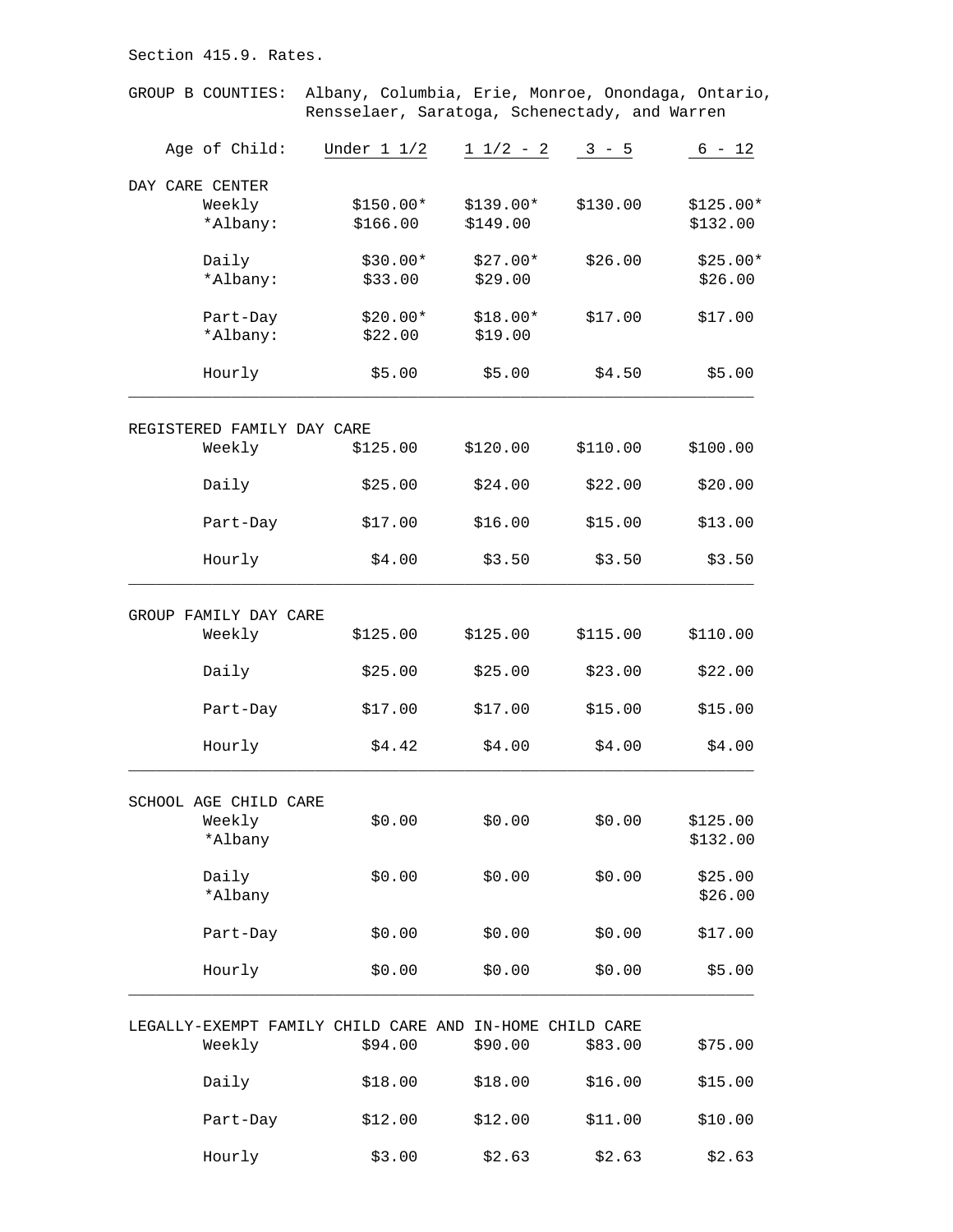GROUP C COUNTIES: Allegany, Broome, Cattaraugus, Cayuga, Chautauqua, Chemung, Chenango, Clinton, Cortland, Delaware, Essex, Franklin, Fulton, Genesee, Greene, Hamilton, Herkimer, Jefferson, Lewis, Livingston, Madison, Montgomery, Niagara, Oneida, Orleans, Oswego, Otsego, Schoharie, Schuyler, Seneca, St. Lawrence, Steuben, Sullivan, Tioga, Tompkins, Washington, Wayne, Wyoming, and Yates

| Age of Child:                                | Under $1 \t1/2$ | $1 1/2 - 2$ | $3 - 5$  | $6 - 12$ |
|----------------------------------------------|-----------------|-------------|----------|----------|
| DAY CARE CENTER                              |                 |             |          |          |
| Weekly                                       | \$124.00        | \$115.00    | \$106.00 | \$100.00 |
| Daily                                        | \$24.00         | \$23.00     | \$21.00  | \$20.00  |
| Part-Day                                     | \$16.00         | \$15.00     | \$14.00  | \$13.00  |
| Hourly                                       | \$4.41          | \$4.00      | \$3.80   | \$4.00   |
| REGISTERED FAMILY DAY CARE                   |                 |             |          |          |
| Weekly                                       | \$100.00        | \$95.00     | \$90.00  | \$90.00  |
| Daily                                        | \$20.00         | \$19.00     | \$18.00  | \$18.00  |
| Part-Day                                     | \$13.00         | \$13.00     | \$12.00  | \$12.00  |
| Hourly                                       | \$3.00          | \$3.00      | \$3.00   | \$3.00   |
| GROUP FAMILY DAY CARE                        |                 |             |          |          |
| Weekly<br>*Chemung, Genesee                  | $$105.00*$      | $$100.00*$  | \$100.00 | \$95.00  |
| Livingston,<br>Madison, Niagara:             | \$111.00        | \$109.00    |          |          |
| Daily<br>*Chemung, Genesee<br>Livingston,    | $$21.00*$       | $$20.00*$   | \$20.00  | \$19.00  |
| Madison, Niagara:                            | \$22.00         | \$21.00     |          |          |
| Part-Day<br>*Chemung, Genesee<br>Livingston, | $$14.00*$       | $$13.00*$   | \$13.00  | \$13.00  |
| Madison, Niagara:                            | \$15.00         | \$14.00     |          |          |
| Hourly                                       | \$3.00          | \$3.00      | \$3.00   | \$3.00   |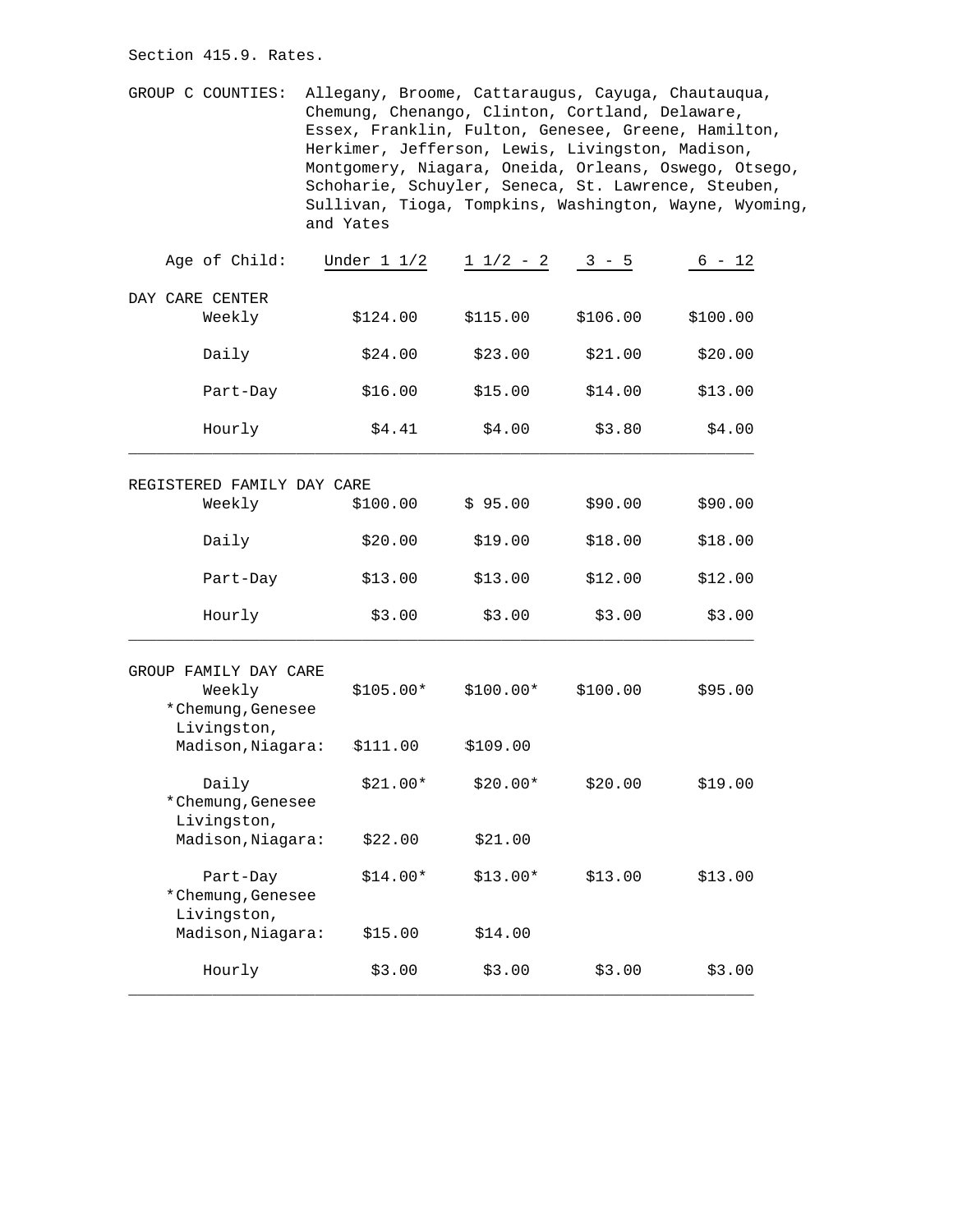|                | SCHOOL AGE CHILD CARE<br>Weekly | \$0.00            | \$0.00  | \$0.00     | \$100.00 |
|----------------|---------------------------------|-------------------|---------|------------|----------|
|                | Daily                           | \$0.00            | \$0.00  | \$0.00     | \$20.00  |
|                | Part-Day                        | \$0.00            | \$0.00  | \$0.00     | \$13.00  |
|                | Hourly                          | \$0.00            | \$0.00  | \$0.00     | \$4.00   |
|                |                                 |                   |         |            |          |
|                |                                 |                   |         |            |          |
| LEGALLY-EXEMPT | FAMILY                          | CARE AND<br>CHILD | IN-HOME | CHILD CARE |          |
|                | Weekly                          | \$75.00           | \$71.00 | \$68.00    | \$68.00  |
|                | Daily                           | \$15.00           | \$14.00 | \$13.00    | \$13.00  |
|                | Part-Day                        | \$10.00           | \$9.00  | \$9.00     | \$9.00   |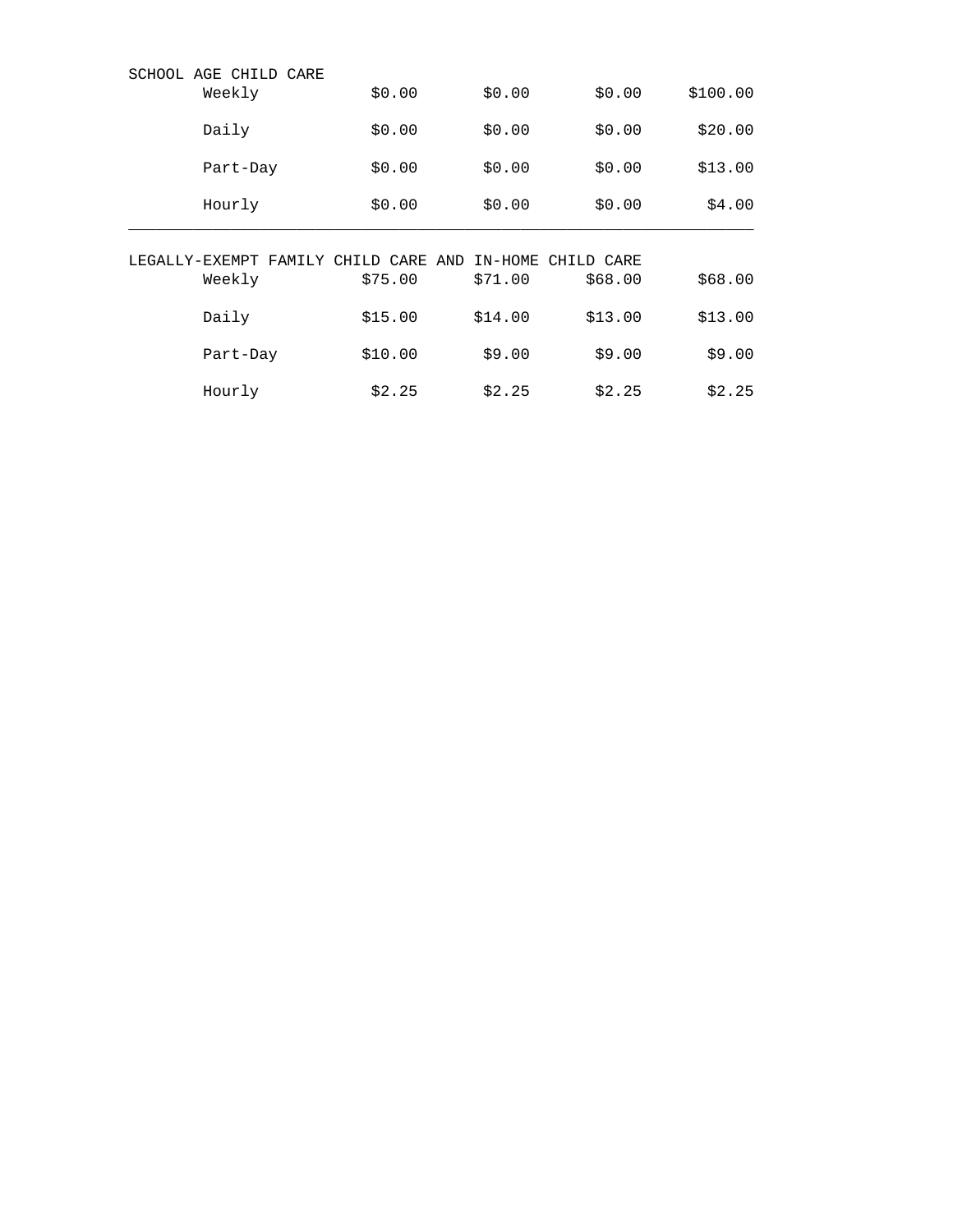GROUP D COUNTIES: Dutchess, Orange, Rockland, and Ulster Age of Child: Under  $1 \frac{1}{2}$   $\frac{1 \frac{1}{2} - 2}{3 - 5}$   $\frac{6 - 12}{6}$ DAY CARE CENTER Weekly \$170.00 \$161.00 \$140.00 \$140.00 Daily \$34.00 \$32.00 \$28.00 \$28.00 Part-Day \$23.00 \$21.00 \$19.00 \$19.00 Hourly \$5.81 \$5.88 \$5.63 \$6.00  $\_$  ,  $\_$  ,  $\_$  ,  $\_$  ,  $\_$  ,  $\_$  ,  $\_$  ,  $\_$  ,  $\_$  ,  $\_$  ,  $\_$  ,  $\_$  ,  $\_$  ,  $\_$  ,  $\_$  ,  $\_$  ,  $\_$  ,  $\_$  ,  $\_$  ,  $\_$  ,  $\_$  ,  $\_$  ,  $\_$  ,  $\_$  ,  $\_$  ,  $\_$  ,  $\_$  ,  $\_$  ,  $\_$  ,  $\_$  ,  $\_$  ,  $\_$  ,  $\_$  ,  $\_$  ,  $\_$  ,  $\_$  ,  $\_$  , REGISTERED FAMILY DAY CARE Weekly \$150.00 \$150.00 \$135.00 \$125.00 Daily \$30.00 \$30.00 \$27.00 \$25.00 Part-Day \$20.00 \$20.00 \$18.00 \$17.00 Hourly \$5.00 \$5.00 \$5.00 \$4.88  $\_$  ,  $\_$  ,  $\_$  ,  $\_$  ,  $\_$  ,  $\_$  ,  $\_$  ,  $\_$  ,  $\_$  ,  $\_$  ,  $\_$  ,  $\_$  ,  $\_$  ,  $\_$  ,  $\_$  ,  $\_$  ,  $\_$  ,  $\_$  ,  $\_$  ,  $\_$  ,  $\_$  ,  $\_$  ,  $\_$  ,  $\_$  ,  $\_$  ,  $\_$  ,  $\_$  ,  $\_$  ,  $\_$  ,  $\_$  ,  $\_$  ,  $\_$  ,  $\_$  ,  $\_$  ,  $\_$  ,  $\_$  ,  $\_$  , GROUP FAMILY DAY CARE Weekly \$165.00 \$155.00 \$150.00 \$140.00 Daily \$33.00 \$31.00 \$30.00 \$28.00 Part-Day \$22.00 \$21.00 \$20.00 \$19.00 Hourly \$5.25 \$5.00 \$5.00 \$5.00  $\_$  ,  $\_$  ,  $\_$  ,  $\_$  ,  $\_$  ,  $\_$  ,  $\_$  ,  $\_$  ,  $\_$  ,  $\_$  ,  $\_$  ,  $\_$  ,  $\_$  ,  $\_$  ,  $\_$  ,  $\_$  ,  $\_$  ,  $\_$  ,  $\_$  ,  $\_$  ,  $\_$  ,  $\_$  ,  $\_$  ,  $\_$  ,  $\_$  ,  $\_$  ,  $\_$  ,  $\_$  ,  $\_$  ,  $\_$  ,  $\_$  ,  $\_$  ,  $\_$  ,  $\_$  ,  $\_$  ,  $\_$  ,  $\_$  , SCHOOL AGE CHILD CARE Weekly \$0.00 \$0.00 \$0.00 \$140.00 Daily \$0.00 \$0.00 \$0.00 \$28.00 Part-Day \$0.00 \$0.00 \$0.00 \$19.00 Hourly \$0.00 \$0.00 \$0.00 \$6.00  $\_$  ,  $\_$  ,  $\_$  ,  $\_$  ,  $\_$  ,  $\_$  ,  $\_$  ,  $\_$  ,  $\_$  ,  $\_$  ,  $\_$  ,  $\_$  ,  $\_$  ,  $\_$  ,  $\_$  ,  $\_$  ,  $\_$  ,  $\_$  ,  $\_$  ,  $\_$  ,  $\_$  ,  $\_$  ,  $\_$  ,  $\_$  ,  $\_$  ,  $\_$  ,  $\_$  ,  $\_$  ,  $\_$  ,  $\_$  ,  $\_$  ,  $\_$  ,  $\_$  ,  $\_$  ,  $\_$  ,  $\_$  ,  $\_$  , LEGALLY-EXEMPT FAMILY CHILD CARE AND IN-HOME CHILD CARE Weekly \$113.00 \$113.00 \$101.00 \$94.00 Daily \$22.00 \$22.00 \$20.00 \$18.00 Part-Day \$15.00 \$15.00 \$13.00 \$12.00 Hourly \$3.75 \$3.75 \$3.75 \$3.66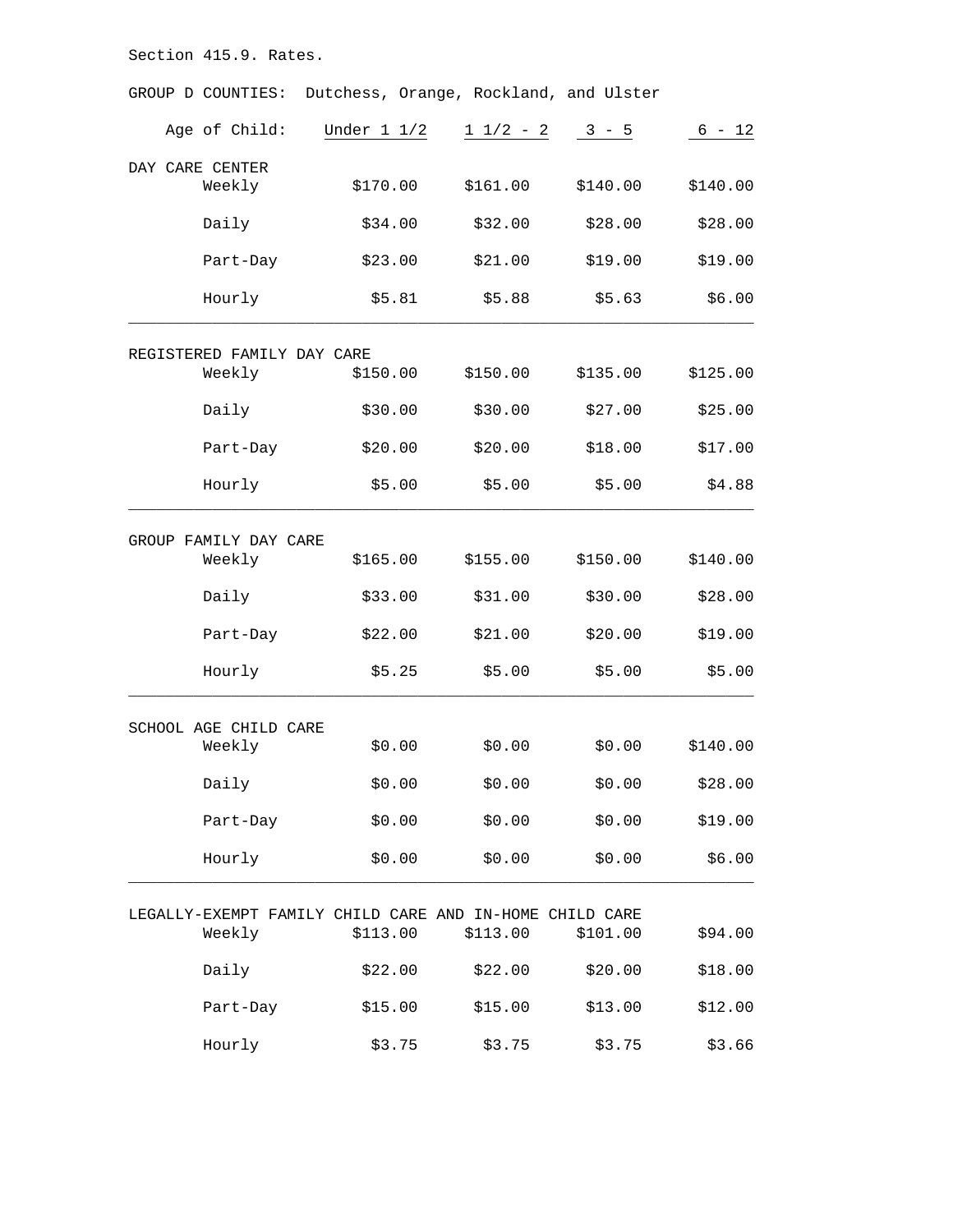| GROUP E COUNTIES:                                       |                | Bronx, Kings, Manhattan, Queens, and Richmond |          |          |
|---------------------------------------------------------|----------------|-----------------------------------------------|----------|----------|
| Age of Child:                                           | Under $1\ 1/2$ | $1 \t1/2 - 2$                                 | $3 - 5$  | $6 - 12$ |
| DAY CARE CENTER<br>Weekly                               | \$255.00       | \$252.00                                      | \$170.00 | \$170.00 |
|                                                         | \$51.00        | \$50.00                                       | \$34.00  |          |
| Daily                                                   |                |                                               |          | \$34.00  |
| Part-Day                                                | \$34.00        | \$33.00                                       | \$23.00  | \$23.00  |
| Hourly                                                  | \$5.00         | \$5.00                                        | \$5.00   | \$5.00   |
| REGISTERED FAMILY DAY CARE                              |                |                                               |          |          |
| Weekly                                                  | \$127.00       | \$127.00                                      | \$103.00 | \$102.00 |
| Daily                                                   | \$25.00        | \$25.00                                       | \$20.00  | \$20.00  |
| Part-Day                                                | \$17.00        | \$17.00                                       | \$13.00  | \$13.00  |
| Hourly                                                  | \$8.00         | \$8.00                                        | \$8.00   | \$8.00   |
| GROUP FAMILY DAY CARE                                   |                |                                               |          |          |
| Weekly                                                  | \$145.00       | \$140.00                                      | \$135.00 | \$117.00 |
| Daily                                                   | \$29.00        | \$28.00                                       | \$27.00  | \$23.00  |
| Part-Day                                                | \$19.00        | \$19.00                                       | \$18.00  | \$15.00  |
| Hourly                                                  | \$5.25         | \$5.25                                        | \$5.13   | \$5.63   |
| SCHOOL AGE CHILD CARE                                   |                |                                               |          |          |
| Weekly                                                  | \$0.00         | \$0.00                                        | \$0.00   | \$170.00 |
| Daily                                                   | \$0.00         | \$0.00                                        | \$0.00   | \$34.00  |
| Part-Day                                                | \$0.00         | \$0.00                                        | \$0.00   | \$23.00  |
| Hourly                                                  | \$0.00         | \$0.00                                        | \$0.00   | \$5.00   |
| LEGALLY-EXEMPT FAMILY CHILD CARE AND IN-HOME CHILD CARE |                |                                               |          |          |
| Weekly                                                  | \$95.00        | \$95.00                                       | \$77.00  | \$77.00  |
| Daily                                                   | \$19.00        | \$19.00                                       | \$15.00  | \$15.00  |
| Part-Day                                                | \$13.00        | \$13.00                                       | \$10.00  | \$10.00  |
| Hourly                                                  | \$6.00         | \$6.00                                        | \$6.00   | \$6.00   |